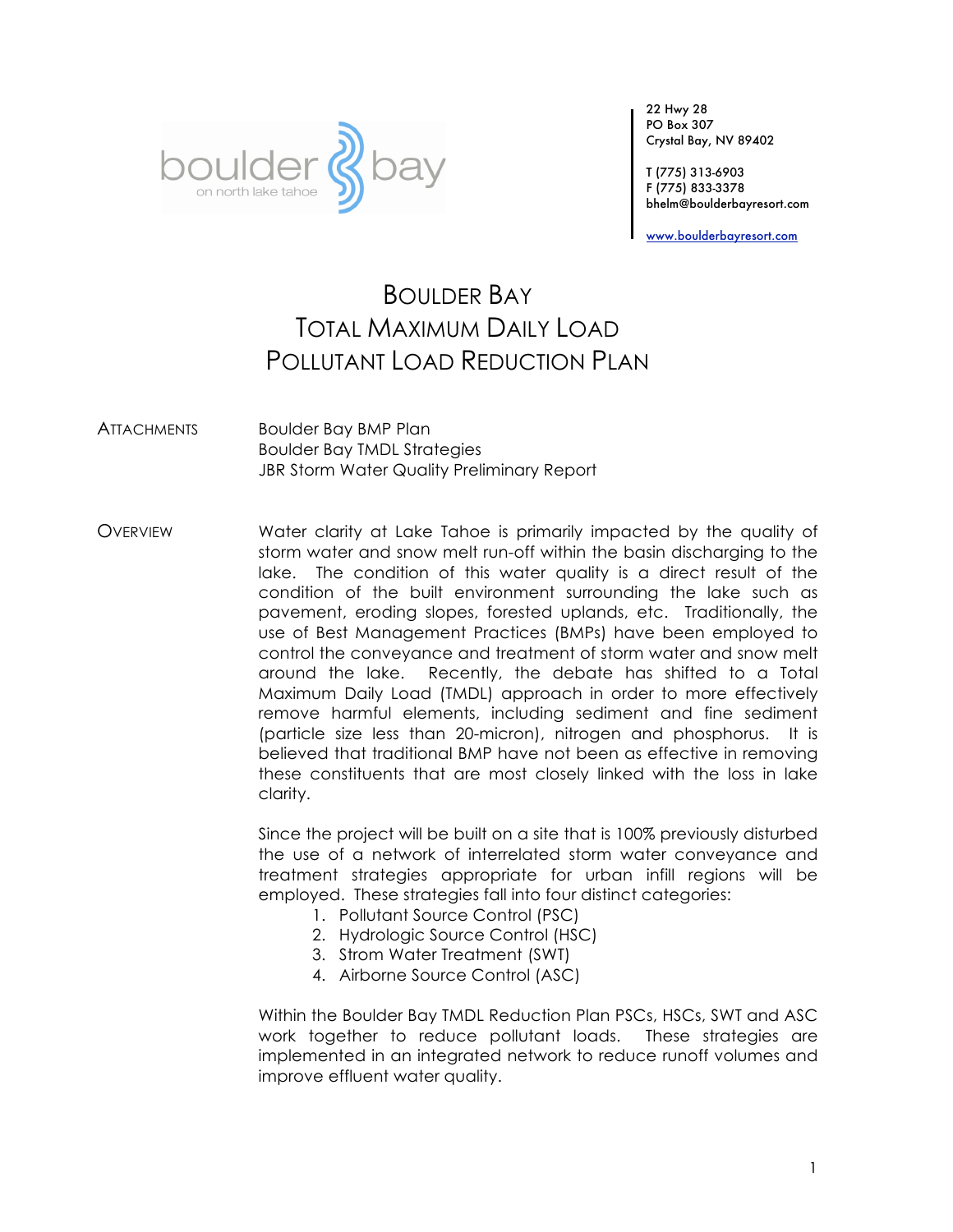MONITORING The storm water program was based a monitoring and analysis plan developed and implemented by JBR Environmental Consultants, Inc. out of Reno, NV. During each storm event, JBR sampled surface runoff from between 9 and 13 sites within the current project area. The storm water samples were analyzed for nitrate (NO3-N), nitrite (NO2-N), ammonia (NH3), total nitrogen (TN), total kjeldahl nitrogen (TKN), total phosphorous (TP), dissolved phosphorous (DP-P), total suspended solids (TSS), turbidity (nephelometric) and oil & grease (gravimetric). Storm water from two events was also analyzed for TSS less than 20-micron. This data collected represents baseline storm water quality for the site.

> Based upon an estimate of flow rates, total precipitation, uphill area and % impervious, total annual sediment, nitrogen and phosphorus loads passing through the site were estimated to provide an understanding of the baseline conditions (see March 4, 2009: JBR Storm Water Quality Preliminary Report).

- FORECASTED Based on an understanding of existing conditions, proposed BENEFITS site layout, impervious coverage, BMP and TMDL strategies and the associated performance specifications, the Boulder Bay design objectives include:
	- 1. Total Effective Site Coverage: 254,000 sq. ft. (35.8%)
	- 2. Storm water runoff volume capture capacity (TRPA/TMDL)<sup>1</sup>:
		- a.  $20 \text{ yr}/1 \text{ hr} 125\% / 150\%;$
		- b.  $50 \text{ yr/l hr} 100\% / 125\%$
		- c. 100 yr/1 hr 75% / 100%
	- 3. Total Sediment Annual Load Reduction: 90%
	- 4. Fine Sediment (<20 micron) Annual Load Reduction: 90%

## **POLLUTANT SOURCE CONTROL**

PSCs reduce the mobilization and transport of pollutants of concern at their sources. This includes sources that could be widely distributed in a catchment (e.g., land surface erosion) and those that are more concentrated (e.g., steep slope erosion).

REDUCED Impervious coverage within the North Stateline Community Plan COVERAGE Area will be reduced by 64,429 sq ft. Total coverage of the 16.3-acre site will be 49.9%. The "effective" coverage of the site will be further reduced through the implementation of the HSC strategies detailed on page 3.

- 1. **Total Impervious Coverage**: 353,400 sq. ft. (49.9%)
- 2. **"Effective" Coverage Replaced (TMDL)**: 99,400 sq. ft.
- 3. **Total Effective Site Coverage**: 254,000 sq. ft. (35.8%)

<sup>1</sup> Note: The notation "(TRPA/TMDL)" refers to the use of either the TRPA definition of coverage (no credit given for technologies that reduce storm water runoff such as pervious pavers, storm water catchment and green roofs) or a TMDL coverage that includes a credit for these technologies when completing project area hydrology calculations.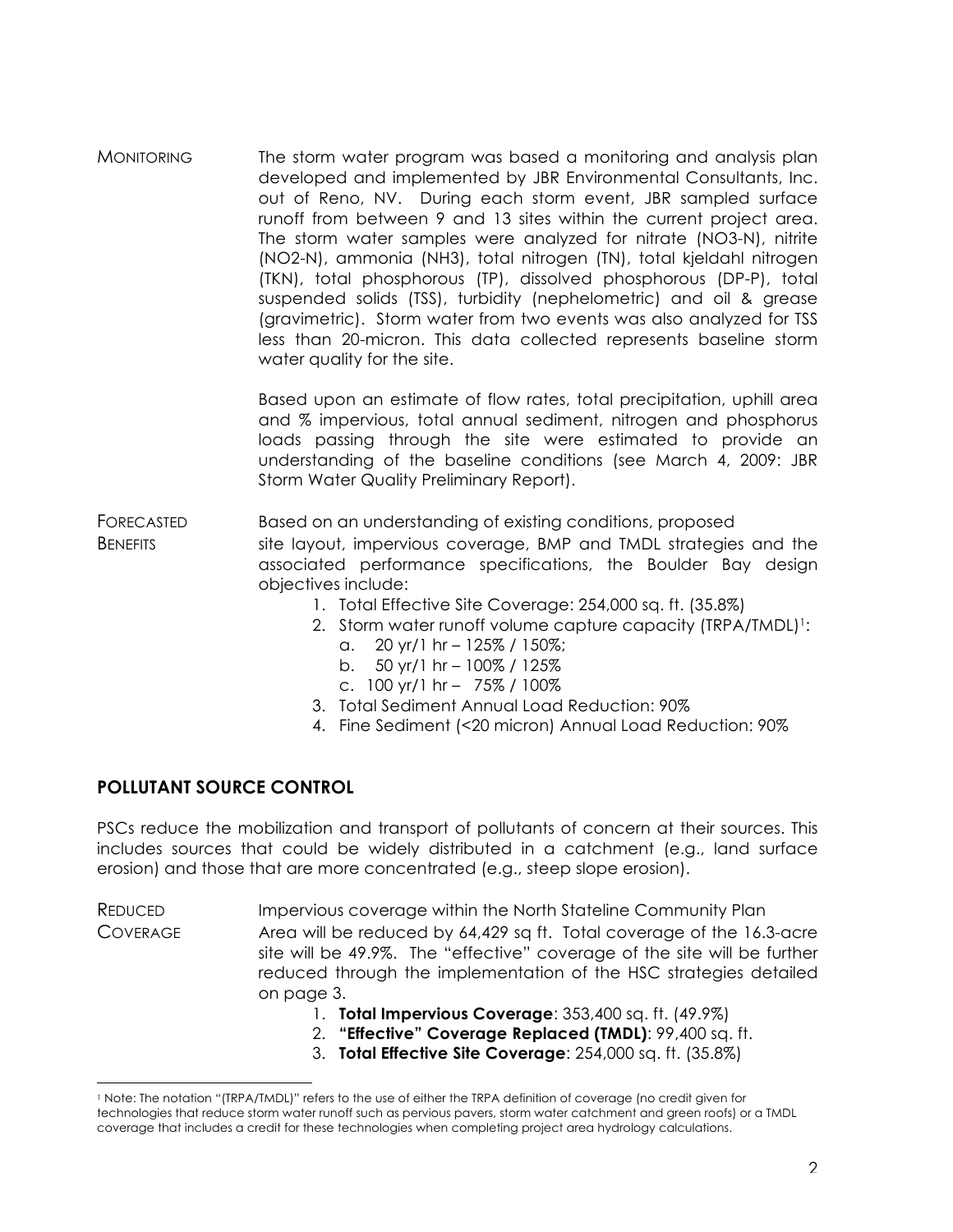IMPROVED All roadways through and adjacent to the project area will be ROADWAYS improved to include curb and gutter design as well as storm water conveyance.

1. **Improved Roadway**: 149,000 sq. ft.

- STABILIZED The existing conditions currently include significant areas of steep ERODING SLOPES eroding slopes often adjacent to large paved areas. All of these eroding slopes will be stabilized and restored with retaining walls and vegetation to eliminate this condition:
	- 1. **Location**: Above Biltmore rear parking lot; above Tahoe Mariner parcel.
	- 2. **Repaired Eroding Slopes**: 60,000 sq. ft.
- SNOW-MELTED All project roads and pedestrian paths interior to the site will be ROADWAYS heated to facilitate snow melting and eliminate the need for the application of sand and chemicals during winter months. Research shows that traction control material applied to paved roadways is a major source of fine sediments and suggests the volume of vehicular traffic is responsible for the generation of those fine particles (USEPA 2007). Wintertime road dust emissions factors average four times higher than summer time emissions factors due to the seasonal application of traction materials:
	- 1. **Location**: Interior Boulder Way and Wellness Way.
		- 2. **Snow-melted Area**: 56,000 sq. ft.

## **HYDROLOGIC SOURCE CONTROL**

HSCs reduce runoff volumes and rates through runoff interception, infiltration, and disconnection of impervious surfaces. HSCs primarily function to increase infiltration, which routes precipitation, runon and surface runoff to groundwater. The design specifications associated with each of the HSC will be based upon *The Truckee Meadows Low Impact Development Handbook: Regional Stormwater Quality Management Program; August 2007* and the referenced *Low Impact Development: Technical Guidance Manual for the Puget Sound; January 2005*.

STORM WATER Through the implementation of an integrated network of above INFILTRATION and below ground storage and infiltration galleries, the project will capture and infiltrate storm water runoff from the project area as well as NDOT and Washoe County right of ways. For the project area Boulder Bay proposes to achieve:

- 1. **Minimum Capacity (TRPA Coverage)**: 100% of 50yr/1hr storm
- 2. **Minimum Capacity (incld. TMDL Coverage Reduction)**: 100% of 100 yr/1 hr storm.
- 3. **Systems**: Storm Tank Underground retention galleries; traditional above ground retention galleries; Trenches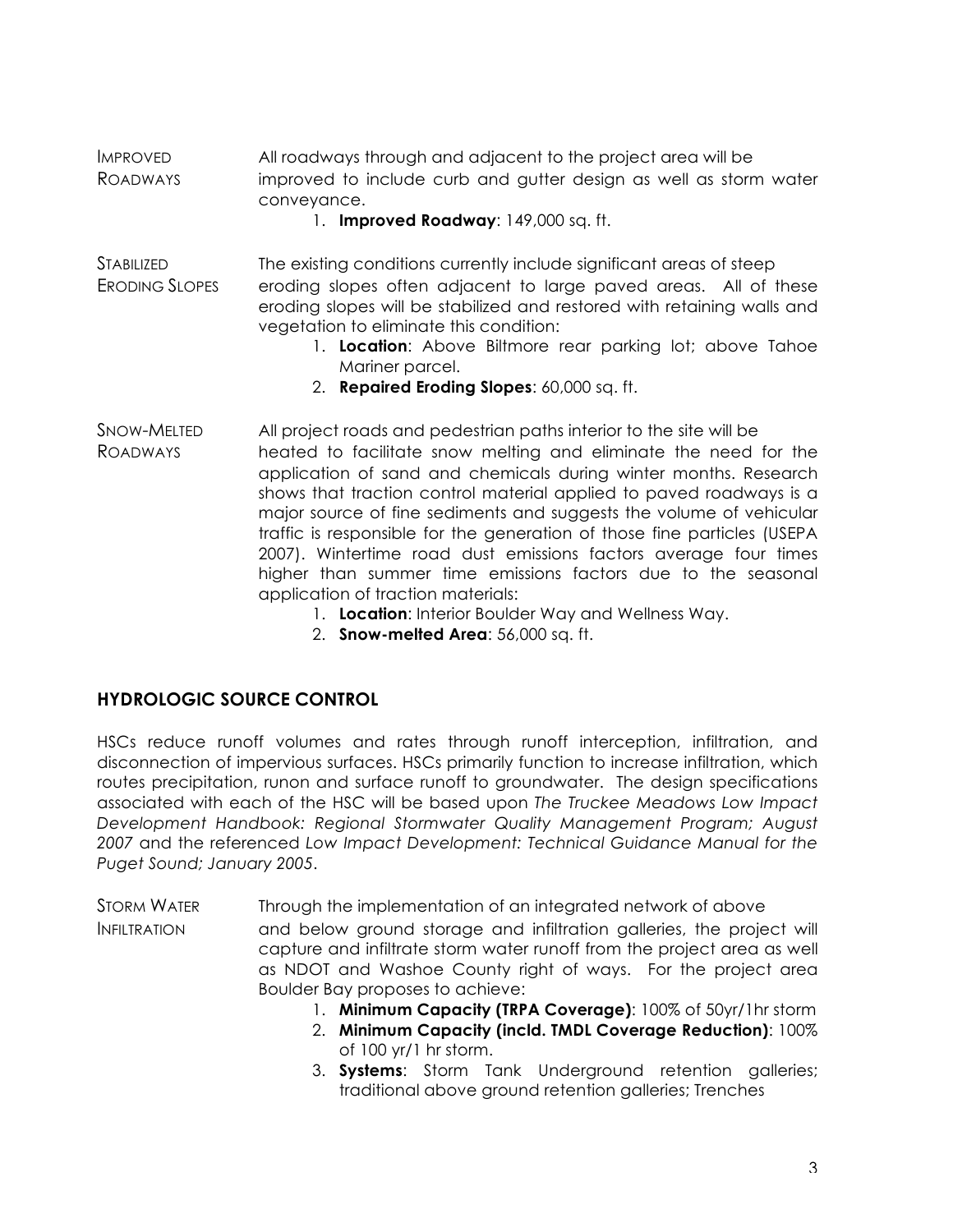| PERVIOUS | Boulder Bay will utilize pervious pavers through out the site to        |
|----------|-------------------------------------------------------------------------|
| PAVEMENT | significantly increase the area available for storm water infiltration: |

- 1. **Pervious Pavers Pedestrian**: 14,800 sq ft
- 2. **Pervious Pavers Driveway**: 41,500 sq ft
- 3. **Total Increase Area for Infiltration**: 28,000 sq ft (50% area)
- 4. **Modeled Performance**: 50% landscaped/50% impervious.2 No reduction in performance was assumed during cold weather months.3
- 5. **Maintenance Plan**: Surfaces will be swept with a highefficiency or vacuum sweeper twice per year; once in the autumn and again in early spring.
- STORM WATER Boulder Bay will utilize storm water catchment systems on selected CATCHMENT building roofs. The system will be designed to capture rainwater from the roofs of buildings and transport it through gutters and other pipes into storage facilities until it is needed for irrigation and hygiene uses.
	- 1. **Location**: Primary roof tops of Buildings B, C, D, E
	- 2. **Storm Water Catchment Area**: 61,300 sq. ft.
	- 3. **Modeled Performance**: 100% of drainage area excluded from impervious surface.4
- GREEN ROOFS Boulder Bay will install extensive (3-8 inch soil growing medium) green roofs on selected buildings. Planted roofs absorb excess rainwater and can reduce runoff and thus reduce the impact of each building on the surrounding watershed.
	- 1. **Location**: Retail buildings G & H, covered pedestrian walkways; Building A, interior roofs.
	- 2. **Area Planted/Catchment**: 16,200 sq ft / 34,500 sq ft
	- 3. **Benefits**: Infiltration of rainwater from buildings A, G & H, reduced heat island effect, and improved aesthetics.
	- 4. **Modeled Performance**: 20% landscaped. 5

### **STORM WATER TREATMENT**

 $\overline{a}$ 

SWT removes pollutants after runoff has entered concentrated flow paths. This will include treatment of flows to be infiltrated to groundwater.

BIO RETENTION Bio Retention systems such as bio swales and modular wetlands are used on the perimeter of the project area in-line with storm water conveyance and retention systems. Runoff flows into landscaped systems, where it ponds and infiltrates the soil. The engineered soil mix

<sup>2</sup> Hinman, C (2005). *Low Impact Development: Technical Guidance Manual for the Puget Sound*, (p. 142), Puget Sound Action Team • Washington State University Pierce County Extension.

<sup>&</sup>lt;sup>3</sup> T. Ballestero (2009) Performance of Stormwater Practices in Cold Climates, PHRC 17<sup>th</sup> Annual Pennsylvania Housing Conference.

<sup>4</sup> Hinman, C (2005). *Low Impact Development: Technical Guidance Manual for the Puget Sound*, (p. 150), Puget Sound Action Team • Washington State University Pierce County Extension.

<sup>5</sup> D. Beyerlein (2005). *Western Washington Hydrology Model v.3 Eco-Roof Documentation*, (p. 15), Clear Creek Solutions.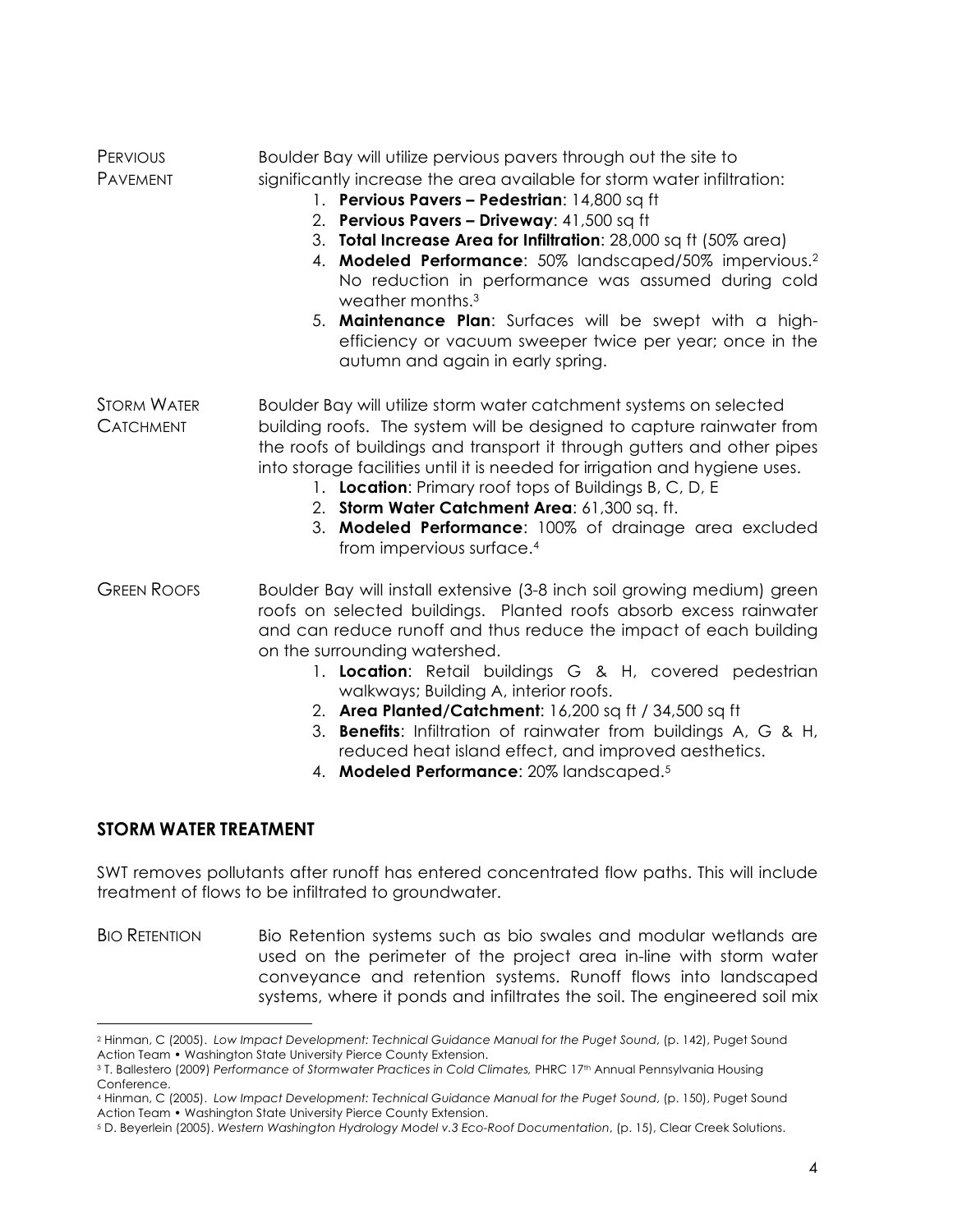(36-inch depth) and vegetation provide water quality treatment and infiltration similar to undeveloped areas.

- 1. **Installations**: Along Stateline Road; Along SR 28 in front of A building; CB Motel/Overflow parking lot site.
- 2. **Performance Specifications (Reported Removal %)6**:
	- a. TSS Removal: 90%
	- b. Phosphorus: 81%
	- c. Total Kjeldahl Nitrogen: 68%
	- d. Total Nitrogen: 43%
	- e. Nitrate: 23%
	- f. Oil & Grease: 95%
- **3. Modeled Performance**: 100% landscaped

### **AIRBORNE SOURCE CONTROL**

 $\overline{a}$ 

ASC's reduce the amount of pollutants entering Lake Tahoe via atmospheric sources (more than half of the nitrogen reaching the Lake is delivered through the air). This might include the use of mass-transit, VMT reduction, street sweeping and removal of above ground parking lots.

- REGENERATIVE AIR Boulder Bay will implement a regenerative air sweeper program as STREET SWEEPER a first line of defense in pollutant controls. A rigorous road-sweeping program has the potential to remove much of the wintertime traction materials before they undergo pulverization and become tiny particles. Sweeping removes the fine particles (and associated phosphorous) from the roadway before they are transported as reentrained dust or in storm water runoff. The sweeper program is also used to maintain the ongoing effectiveness of the pervious pavers and pavement.
	- 1. **Sweeper Specifications**: 70% of particulate matter collected by the dustless regenerative air sweeper.
	- 2. **Particle Size Limits**: Sweeper collects road material that has a D50 of 20µm by mass.
- UNDERGROUND Boulder Bay proposes to remove all existing surface parking lots. PARKING 98% of all parking spaces in the proposed project are located in underground structures.
	- 1. **Underground Parking Spaces:** ~600; final TBD from EIS
	- 2. **Surface Parking Spaces**: 12

ALTERNATIVE Boulder Bay is committed to supporting the long-term success of TRANSPORTATION public transportation within the Lake Tahoe Basin (see Boulder Bay Alternative Transportation Plan).

- 1. **Vehicle Trip Reduction**: 38,500/yr
- 2. **Vehicle Miles Traveled Reduction**: 229,800 miles/year

<sup>6</sup> Hinman, C (2005). *Low Impact Development: Technical Guidance Manual for the Puget Sound*, (p. 86), Puget Sound Action Team • Washington State University Pierce County Extension.